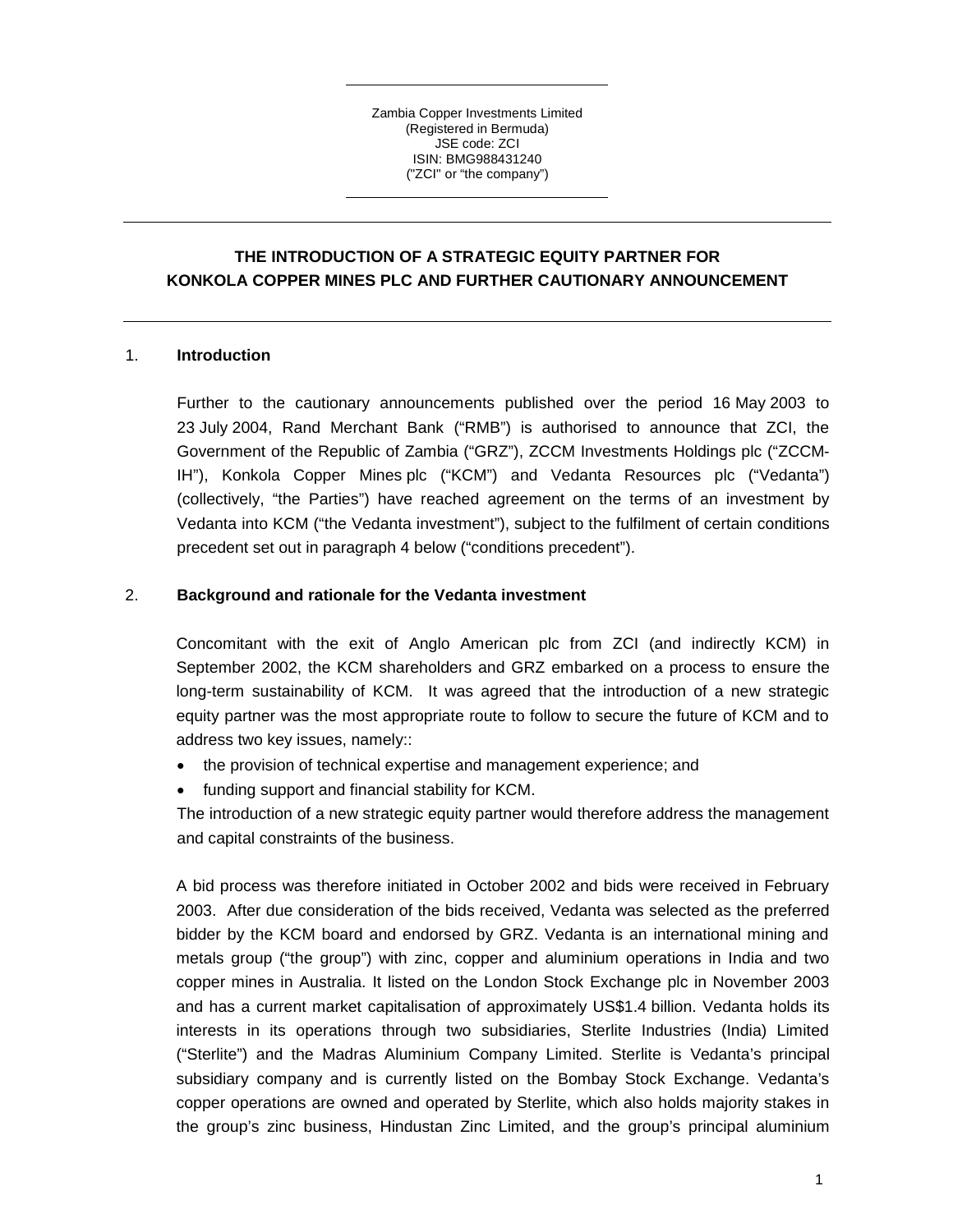business, the Bharat Aluminium Company Limited. Vedanta has also recently embarked on a major capital expenditure programme of approximately US\$2 billion to significantly expand its operations.

# 3. **Detailed terms of the Vedanta investment and associated arrangements**

The key terms of the Vedanta investment that the Parties have agreed to are as follows:

- the subscription by Vedanta for sufficient new KCM ordinary shares for an amount of US\$25 million such that Vedanta obtains a 51% interest in KCM. Accordingly, ZCI will reduce its interest in KCM from 58% to 28.4% and ZCCM-IH will reduce its interest in KCM from 42% to 20.6%;
- to enable Vedanta to subscribe for KCM shares, ZCI and ZCCM-IH will waive their preemptive subscription rights. As consideration for this waiver, ZCI will receive a deferred consideration of US\$23.2 million from Vedanta, payable over a period commencing on the completion date of the Vedanta investment and ending on 31 December 2008. The schedule of deferred payments is as follows:
	- two million, three hundred and twenty thousand US dollars (US\$2,320,000) on the Completion Date;
	- five million, two hundred and twenty thousand US dollars (US\$5,220,000) on 31 December 2005;
	- five million, two hundred and twenty thousand US dollars (US\$5,220,000) on 31 December 2006;
	- five million, two hundred and twenty thousand US dollars (US\$5,220,000) on 31 December 2007; and
	- five million, two hundred and twenty thousand US dollars (US\$5,220,000) on 31 December 2008;
- similarly, while ZCCM-IH will not receive a deferred consideration from Vedanta, ZCCM-IH will receive, as consideration for their waiver, US\$16.8 million by way of a debt cancellation arrangement with GRZ, whereby GRZ will cancel debt owed by ZCCM-IH to GRZ;
- in the event that the free cash flow (after sustaining and project capital expenditures) of KCM is negative at any time during a period of nine years after the completion date of the Vedanta investment, then Vedanta will guarantee and be responsible for providing or securing the necessary additional funding required by KCM to immediately fund to the extent of the negative cash flow up to but not exceeding a cumulative amount of US\$220 million ("standby funding commitment"). Should this standby funding commitment be provided by Vedanta in the form of equity, it will be non-dilutive to existing shareholders;
- Vedanta will contractually undertake not to exit KCM prior to 1 January 2008. Thereafter if it wishes to exit, Vedanta is required to provide a twelve month notice period during which time it will provide management to KCM and it will pay an exit fee equivalent to the following years budgeted capital expenditure (as adjusted for any over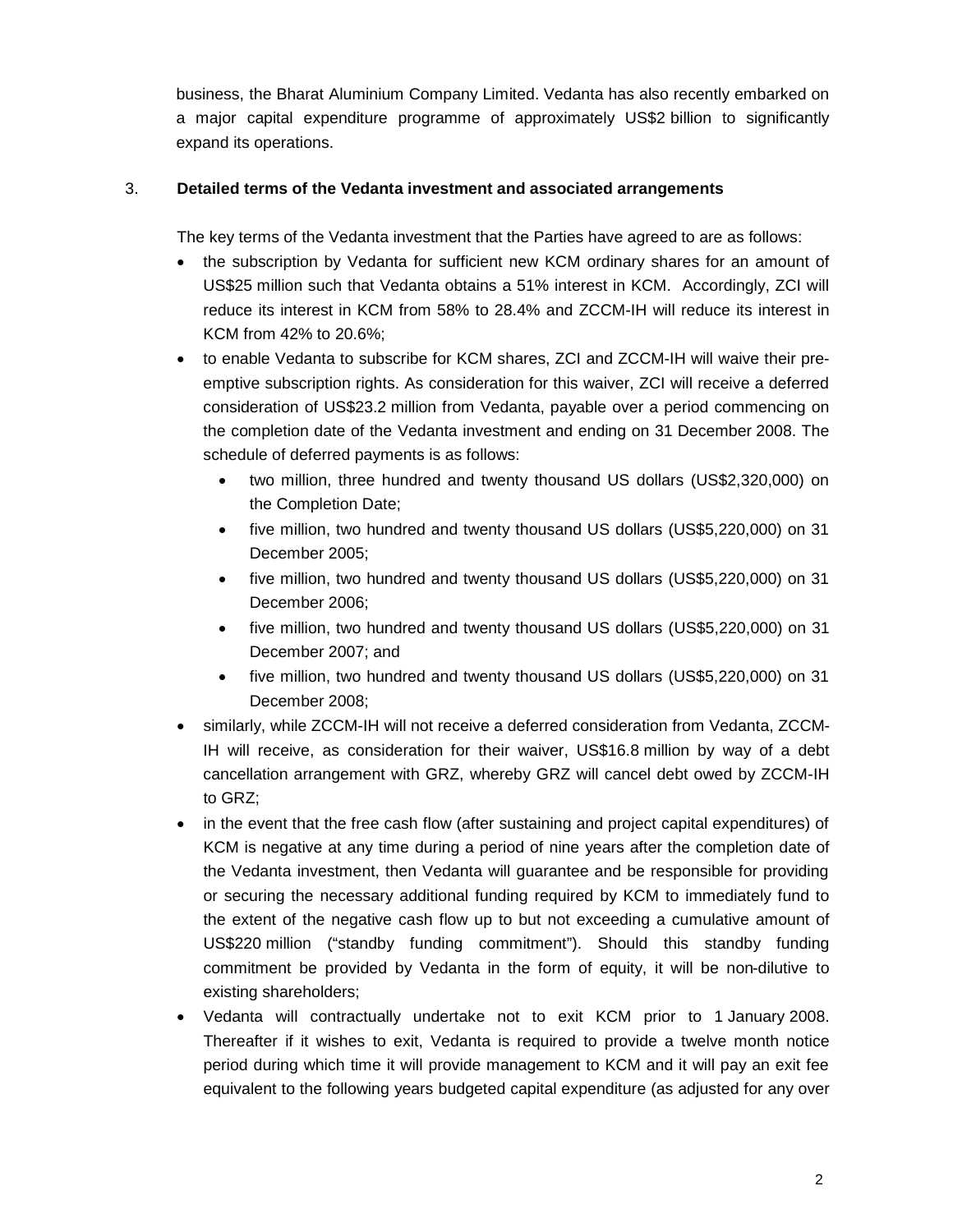or under spending of capital expenditure in prior financial periods), with its standby funding commitment terminating on the exit date;

- Vedanta has agreed that KCM will set aside a portion of its future annual free cash flow to create a cash reserve so that the shareholders and GRZ have assurance that as cash is accumulated in the reserve, KCM has dedicated funds available to fund its environmental and terminal benefit obligations;
- an undertaking has been given by Vedanta to support a feasibility study on the extension of the Konkola ore body by no later than 31 December 2006. Vedanta will contribute US\$1million towards the cost of the feasibility study;
- should the KCM board determine to proceed with further development of the Konkola ore body, Vedanta will be responsible for securing the debt finance necessary in accordance with typical market practices for similar projects. In addition, Vedanta will be required to contribute whatever equity is required by KCM to secure the debt funding. ZCI and ZCCM-IH will be able to follow their rights but should they decline to do so, the additional equity will be contributed by Vedanta on a dilutive basis;
- Vedanta will have a call option in favour of Vedanta over ZCI's shares in KCM, exercisable on either a positive development decision on the Konkola ore body or the achievement by Konkola mine, a division of KCM, of 3 million tonnes per annum ("tpa") of ore production for four consecutive quarters. The exercise price will be the prevailing fair market value of ZCI's KCM shares as agreed to between ZCI and Vedanta or, failing agreement, as determined by an independent investment bank;
- if the KCM board determines not to proceed with the further development of the Konkola ore body, then ZCI and ZCCM-IH will have a call option over Vedanta's shares in KCM, exercisable on or after 31 December 2009 at the prevailing fair market value of such shares. However, if Vedanta can demonstrate, at any time before the exercise date of the call option, that an additional five years production for the period from 2013 to 2017, at 175 000 tpa of produced finished copper utilising the existing KCM mining licence and adjacent areas is achievable, then in those circumstances the exercise date of the call option will be deferred for a period of five years, such that it may not be exercised prior to 31 December 2014; and
- GRZ will continue to own one special share in KCM which will allow GRZ to vote at KCM shareholder meetings under certain circumstances as specified in the new KCM articles of association and which will become effective on completion. For example, the consent of GRZ shall be required for any material change in the nature of the business of KCM.

The resulting ownership structure subsequent to the Vedanta investment will be as follows:

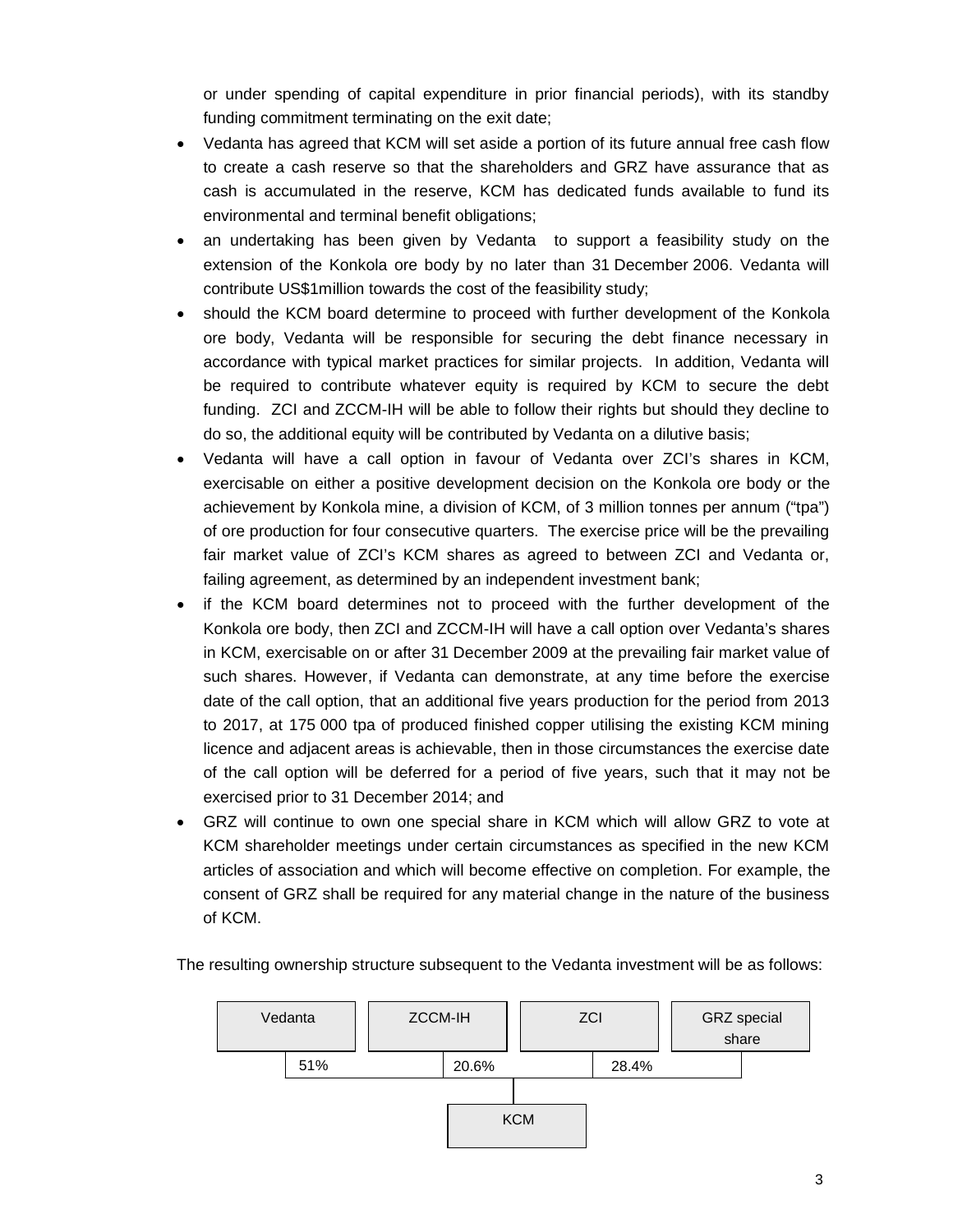On the basis of Vedanta becoming the new controlling shareholder of KCM, GRZ has also agreed the terms of a new development agreement with KCM, which regulates the legal and fiscal framework under which KCM operates in Zambia. In addition to providing legislative certainty to KCM for the agreed stability period, the development agreement also has certain incentives which will benefit KCM if the KCM board decides to proceed with the further development of the Konkola ore body.

At present, the board of directors of KCM consists of three ZCI appointed directors, two ZCCM-IH appointed directors and one GRZ appointed director (with limited voting rights). On completion of the Vedanta investment, the board of KCM will be reconstituted and consist of five Vedanta appointed directors, two ZCI appointed directors, two ZCCM-IH appointed directors and one GRZ appointed director (with limited voting rights).

### 4. **Conditions precedent**

The Vedanta investment is conditional upon the fulfilment of, *inter alia*, the following conditions precedent:

- approval of the Vedanta investment by ZCI shareholders by way of an ordinary resolution requiring the approval of 75% of ZCI shareholders present or represented by proxy at the meeting;
- approvals by the JSE Securities Exchange South Africa, Paris Bourse and the South African Reserve Bank of the circular to ZCI shareholders;
- a waiver by the Securities and Exchange Commission of Zambia of the requirement that Vedanta make an offer to ZCCM-IH and ZCI for their shares in KCM and the consent thereto by ZCI and ZCCM-IH;
- the consent of certain KCM debt providers to the Vedanta investment;
- the signature of a management agreement for the provision of certain services by Vedanta to KCM; and
- upon satisfaction of the above conditions precedent, the execution of a new shareholders agreement governing the relationship between the Parties, the execution of a new development agreement between KCM and GRZ, the execution of the call option agreements between Vedanta, ZCI and ZCCM-IH and the adoption by KCM of new articles of association.

### 5. **Warranties**

ZCI, ZCCM-IH and KCM have provided certain warranties to Vedanta normal in a transaction of this nature.